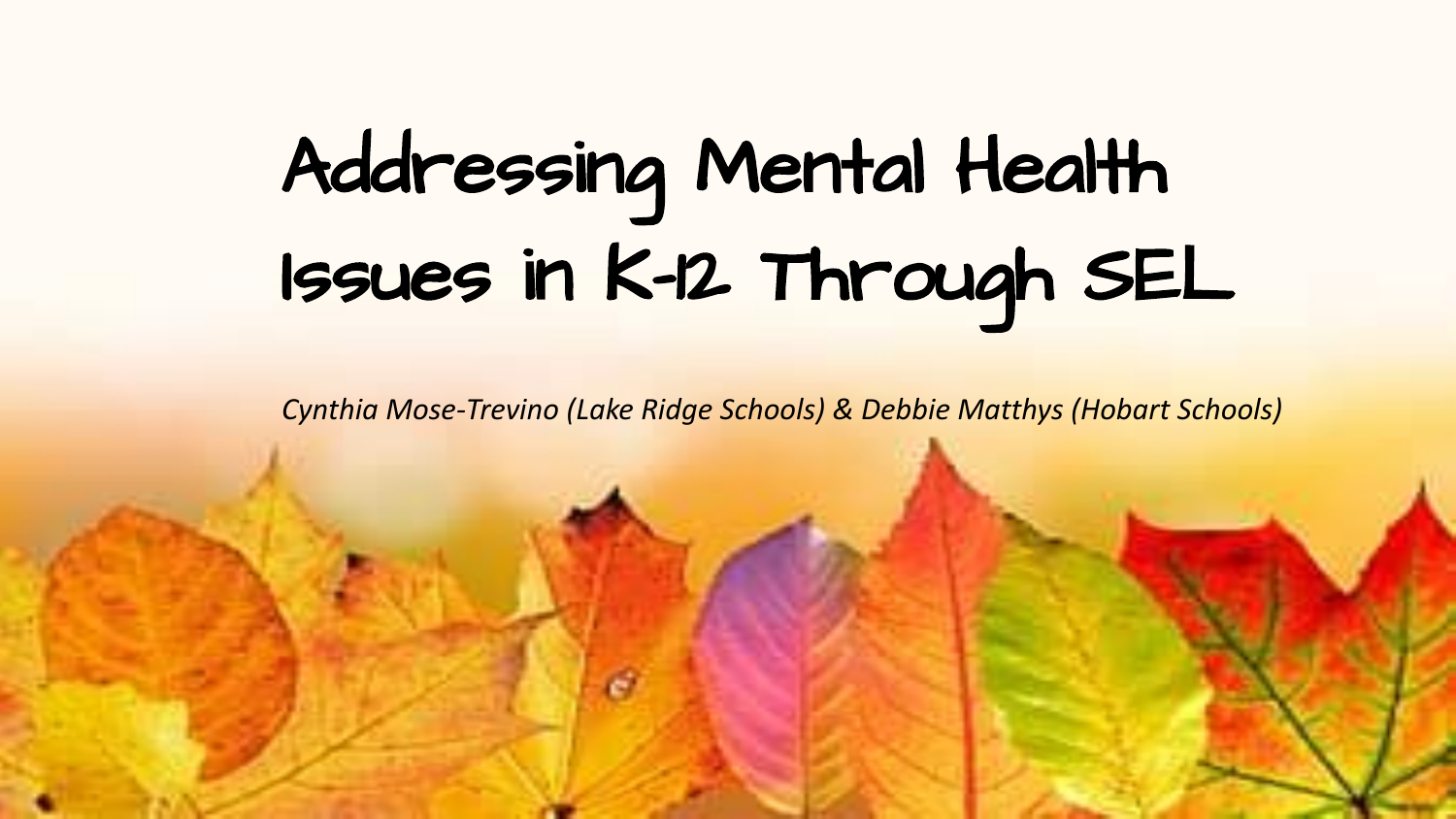### Agenda

- Approaches to social-emotional learning (SEL)
- **Multi-Tiered Systems of Support (MTSS)** 
	- Use of Trauma Indicators to identify and address needs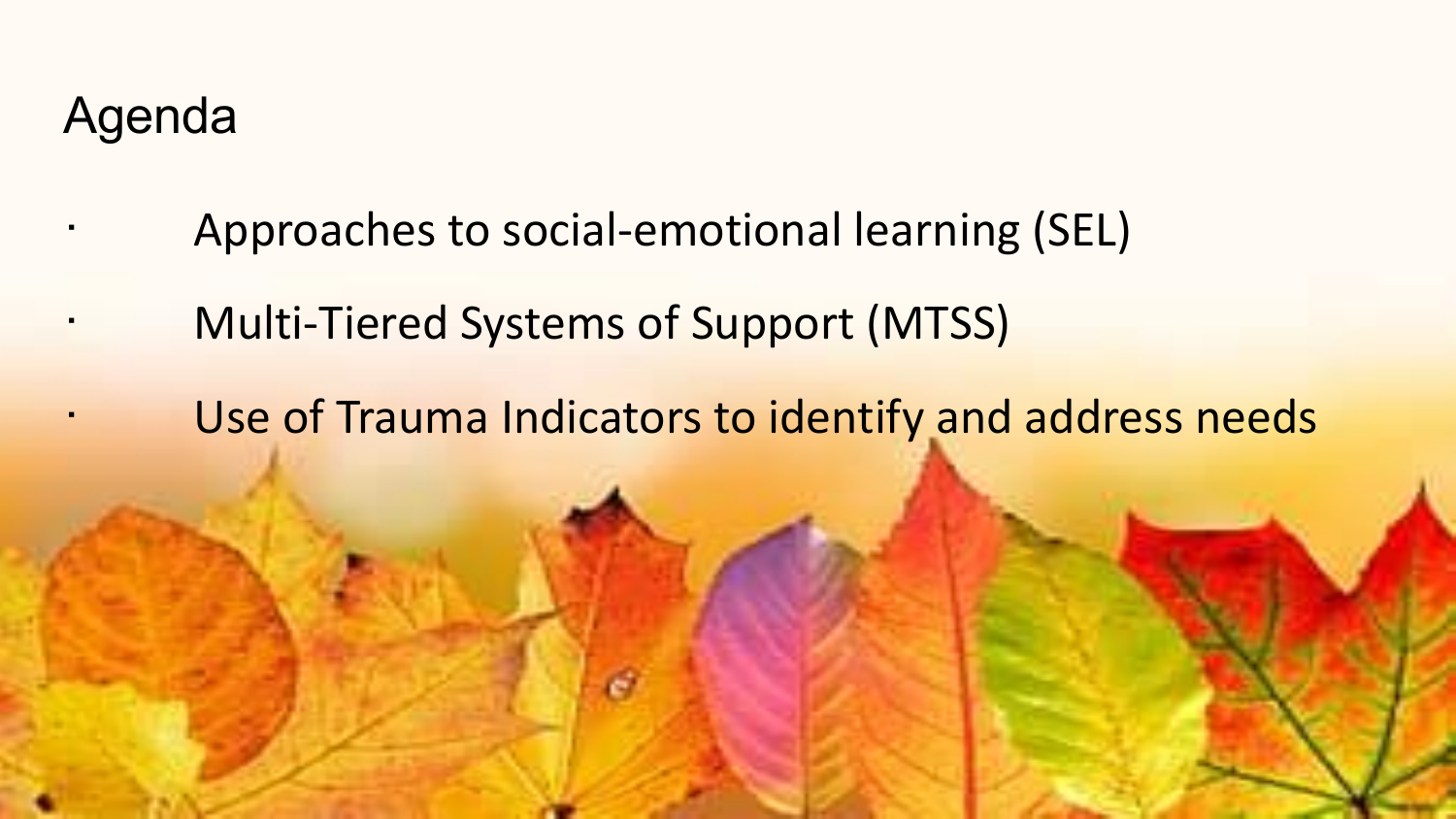# Mindful Moment

Be present in the mon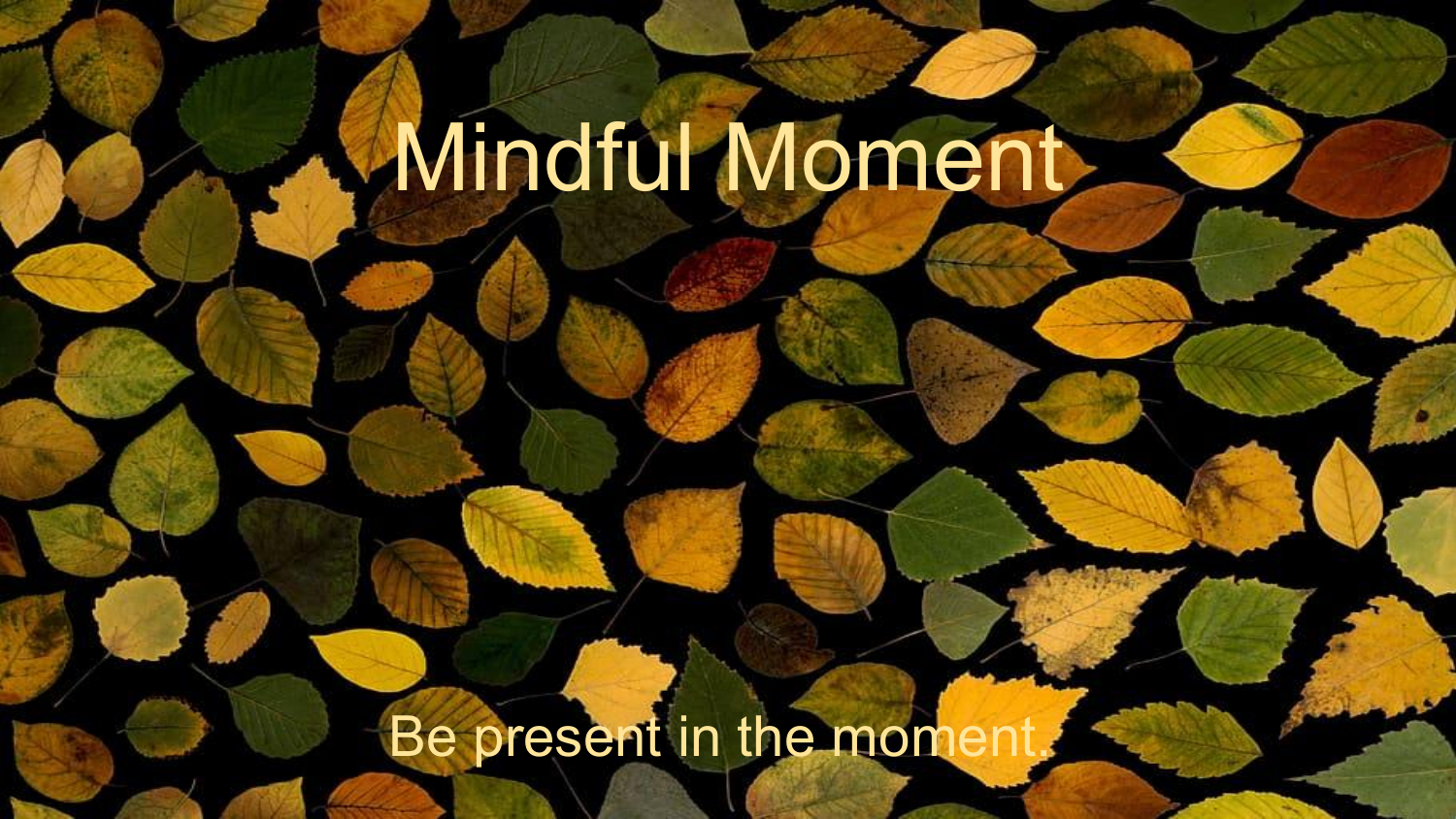# COVID Impact on Children and Youth Mental Health

COVID Mental Health Impact

- Emergency room visits for mental health issues youth 12-17 increased 31% from 2019 to 2020
- Mental health claims for 13- to 18-year-olds in March and April 2020 roughly doubled compared with the same months the year before, FAIR Health Study
- Intentional self-harm claims in the same age group increased by 90% from March 2019 to March 2020, FAIR Health Study
- Substantial mental health impact on youth, especially seen with the following:
	- Depression
	- Post Traumatic Stress Disorder
	- Aggressive Behaviors
	- Attention-related issues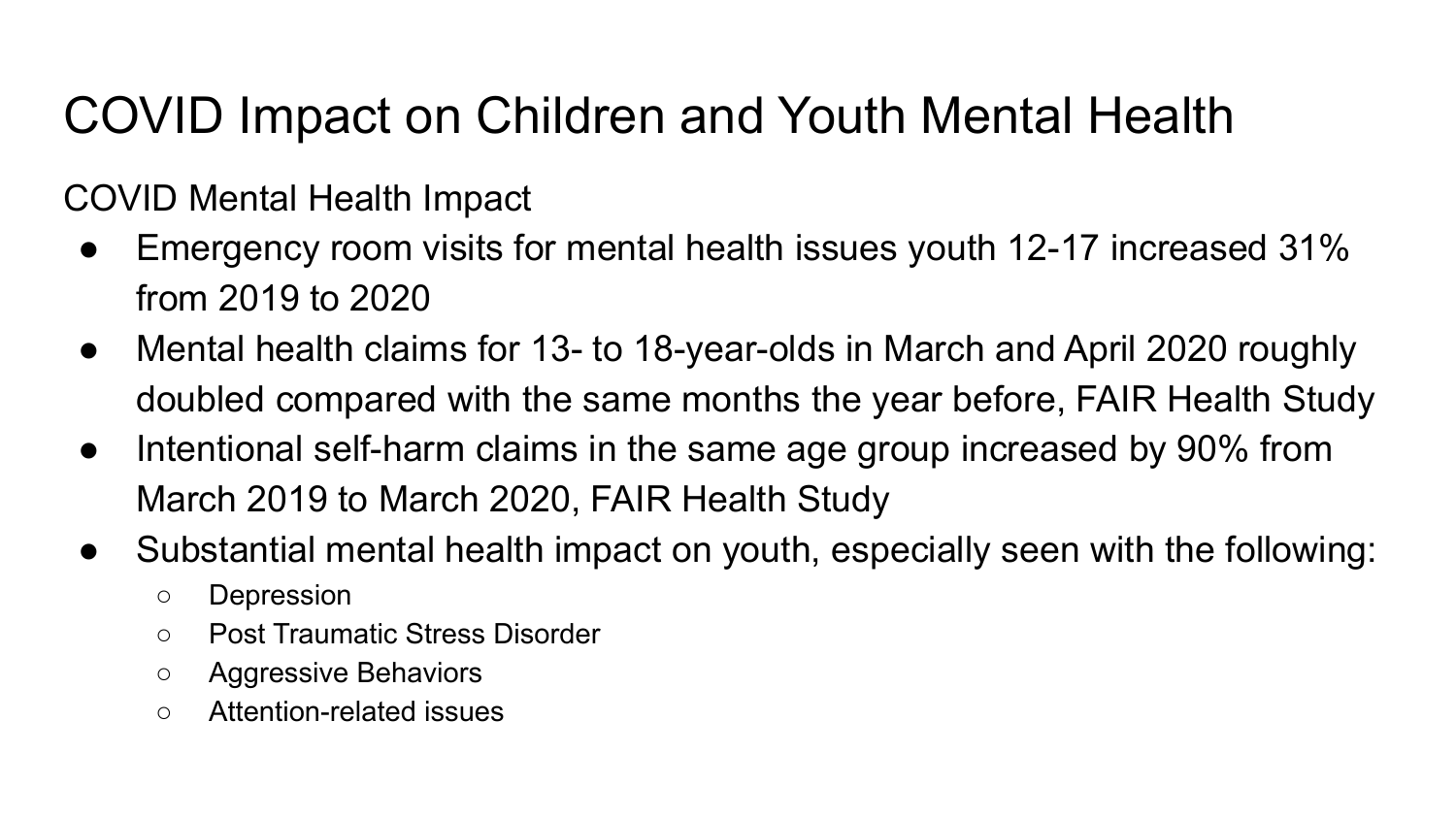#### **COVID Impact on Children and Youth Mental Health and Schools**

#### What others are doing and saying?

- o [AAP, AACAP, CHA declare national emergency in children's mental health,](https://publications.aap.org/aapnews/news/17718/AAP-AACAP-CHA-declare-national-emergency-in?searchresult=1?autologincheck=redirected) 10-19-2021
- Feb 2021 Washington Governor declared State of Emergency due to youth mental health crisis - [Washington Department of Health Classroom Think Box](https://drive.google.com/file/d/1rOo8S6vjBNcqG61VfSjpHOETSbwElDYU/view?usp=sharing)
- After-school mental health clinic, Kansas City
- Chicago Public Schools "Care Teams" in all 500 campuses through "[Healing](https://chicago.chalkbeat.org/2021/3/22/22344002/chicago-public-schools-to-invest-24-million-in-student-trauma-and-mental-health-programs) [Plan](https://chicago.chalkbeat.org/2021/3/22/22344002/chicago-public-schools-to-invest-24-million-in-student-trauma-and-mental-health-programs)" [\(Chicago Beyond, Liz Dozier](https://chicagobeyond.org/https://chicagobeyond.org/))
- [Dallas ISD](https://www.wfaa.com/article/news/education/dallas-isd-will-no-longer-use-suspensions-for-high-school-middle-school-students-introduces-reset-centers/287-4e81934e-3b99-4ca0-aada-b4f663e5a302) Discipline policies reflecting mental health informed responses rather than exclusionary responses
- [USDOE Supporting Child and Youth Social, Emotional, Behavioral, and](https://drive.google.com/file/d/1OT2e9V1Q-fY67dFgBYqAUUT4F0L6UQTq/view?usp=sharing) [Mental Health Needs](https://drive.google.com/file/d/1OT2e9V1Q-fY67dFgBYqAUUT4F0L6UQTq/view?usp=sharing)
- [Education in a Pandemic:The Disparate Impacts of COVID-19 on America's](https://drive.google.com/file/d/1yo2nf4TKWF8ibj-mA8kMlfC02zIUZ1m7/view?usp=sharing) **[Students](https://drive.google.com/file/d/1yo2nf4TKWF8ibj-mA8kMlfC02zIUZ1m7/view?usp=sharing)**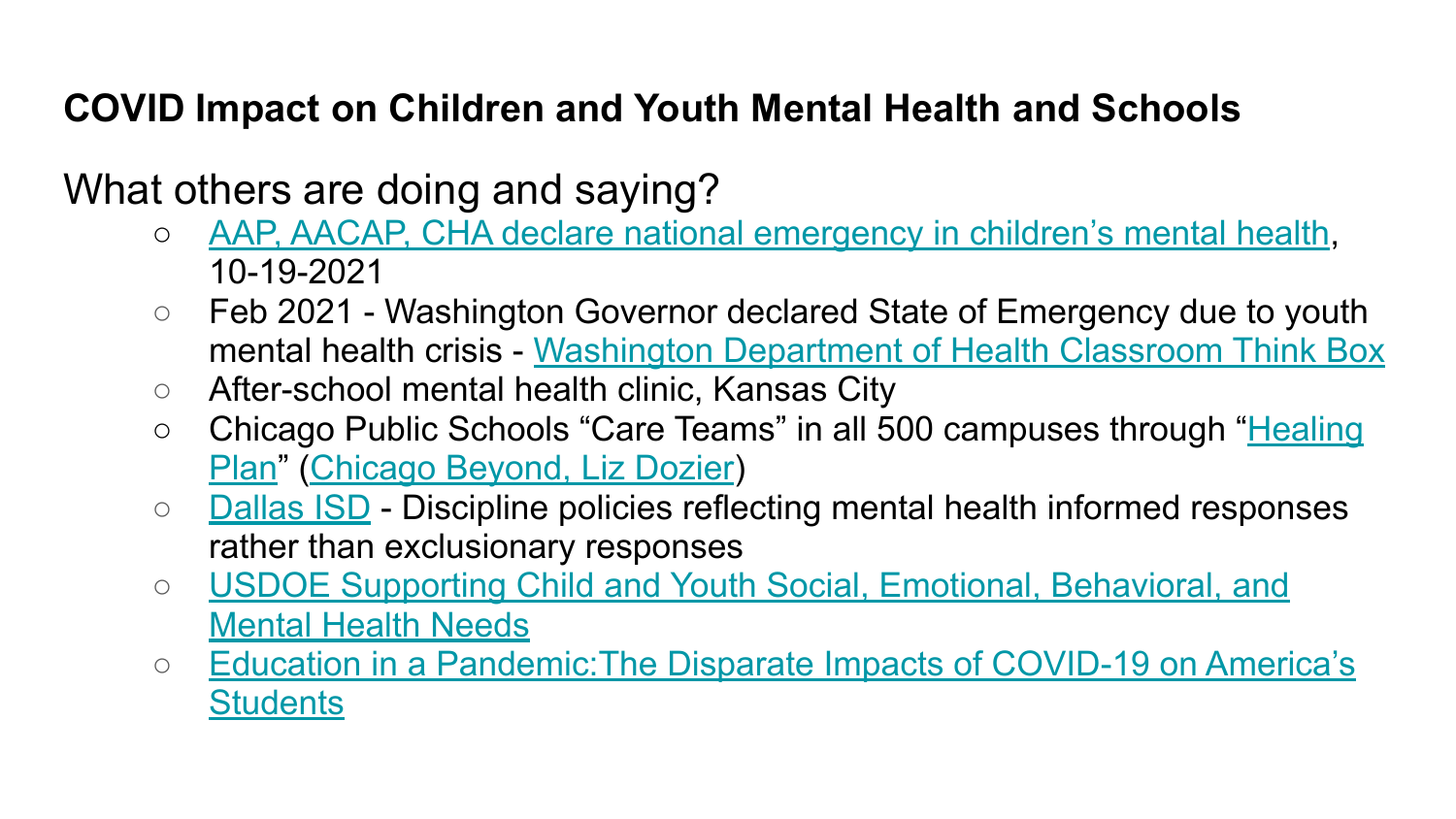#### **COVID Impact on Children and Youth Mental Health and Schools**

#### ● [OCR Reminder](https://drive.google.com/file/d/1eWno0vHzUcI1xjUd2tmsigrct-lQUiy_/view?usp=sharing) 10-2021

- **○ A student with a condition such as anxiety, depression, or a substance use disorder can have a mental health disability. Students with mental health disabilities are protected by Federal civil rights laws, including Section 504 of the Rehabilitation Act of 1973 (Section 504) and the Americans with Disabilities Act of 1990 (ADA). These laws require K-12 schools and postsecondary institutions to provide students with an equal opportunity to learn, free from discrimination, including during public health crises.**
- *○* **Students with ACEs, Poverty, Special Populations are at an even greater risk of developing mental health symptoms**

#### **● What would the OCR do?**

**○ A public school student has developed severe depression for the first time during the pandemic. Their parent tells the school principal. Despite the school's Section 504 FAPE obligation to evaluate any student who needs or is believed to need special education or related services because of a disability, the principal does not refer the student for evaluation. Instead, the principal says that all students are struggling because of the pandemic and suggests that the parent should hire a private tutor and find a psychologist for the student.**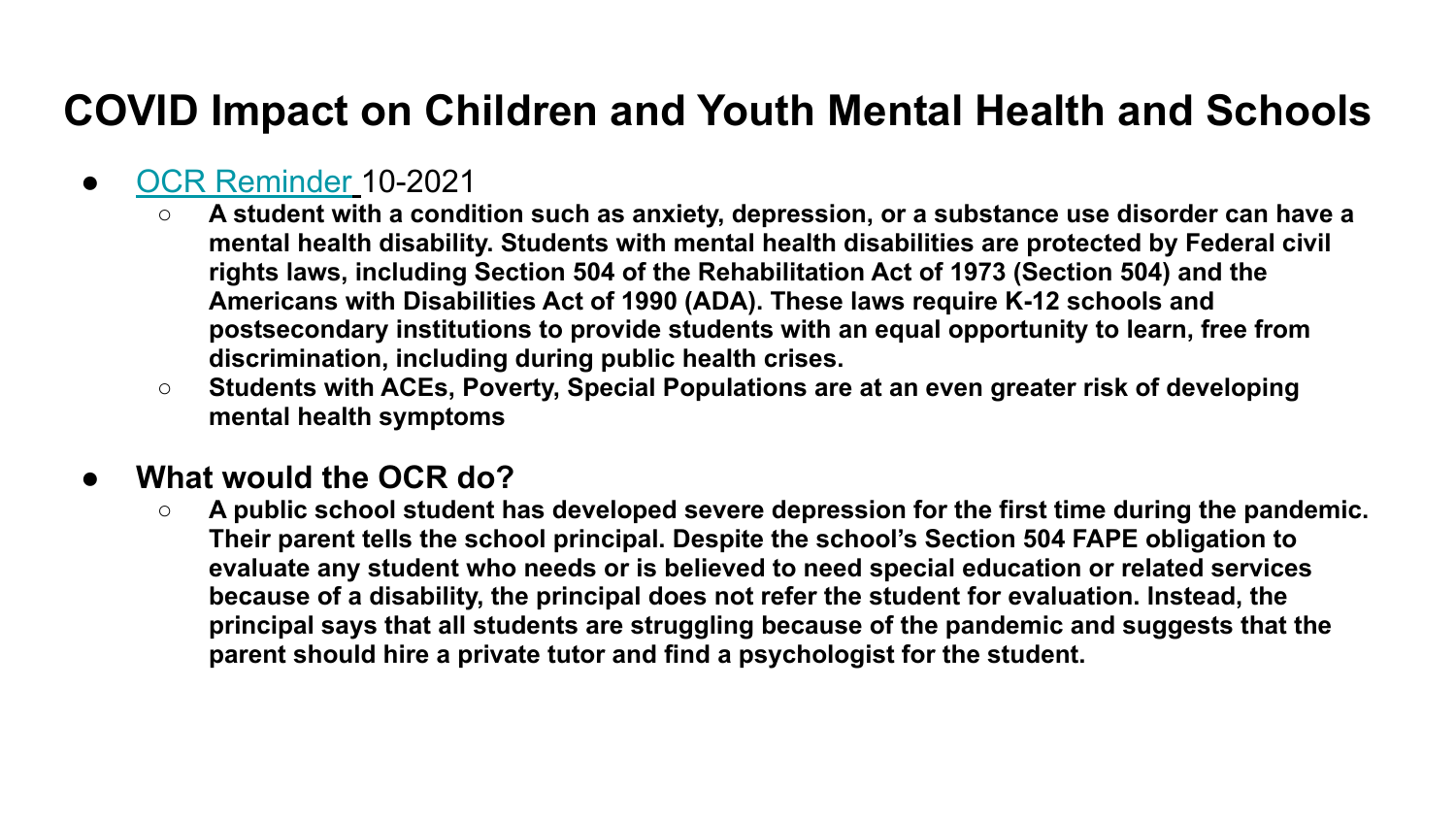#### **Use of Trauma Indicators to Identify and Address Needs**

Develop a full understanding of the whole child. \*Taking the time to review what has been collected.

Student Management System (ABC's)

- Attendance
- Behavior
- Grades
- Special population indicators
- Who does the student have a relationship in the building?
- Family and sibling information
- Activities the student is involved in

Using Your Local Data Collection (SABRS, Panorama, Gallup, Conners)

Behavior Assessments

Social Emotional Learning Assessments or Surveys

Goal: Building awareness of the student to lead to the root cause.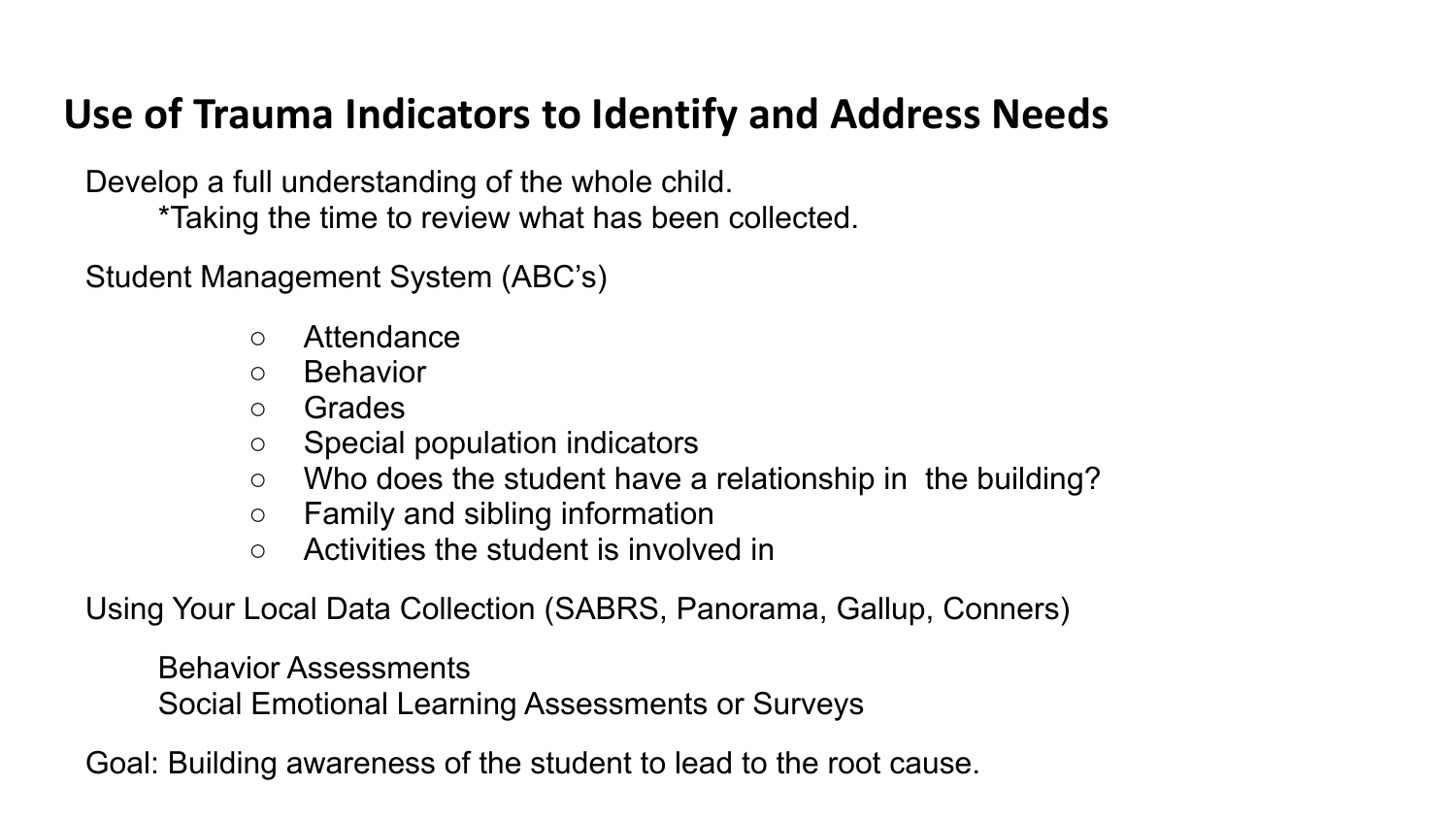# Begin with the Brain

Understanding the upstairs and downstairs brain. How can this help with our current position.

- Students K-12
- **Adults**
- **Family**
- Our own children
- **Ourselves**



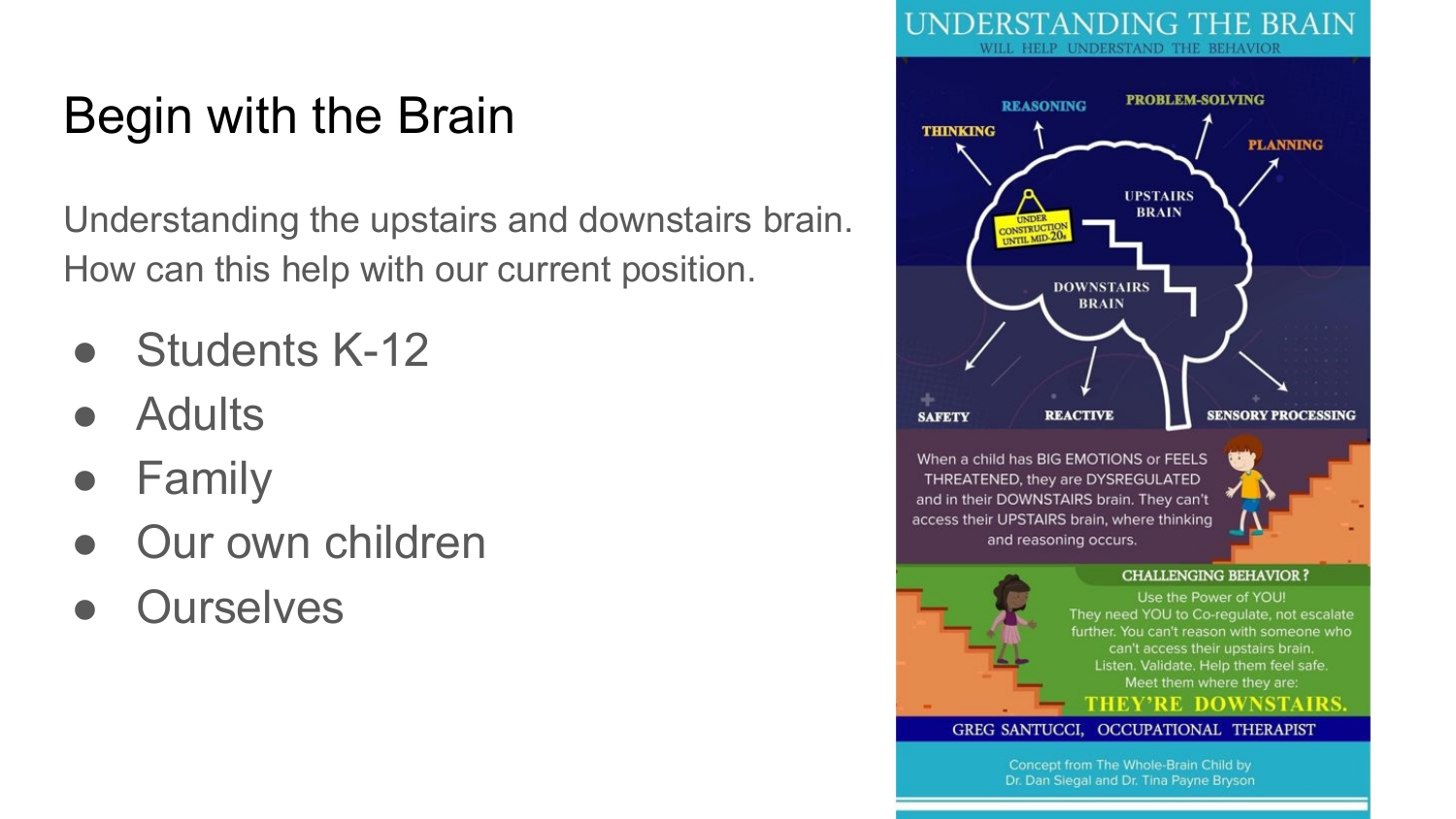### Dysregulated Behavior

When we notice dysregulated behavior from any person. Before we can move forward the brain needs to become regulated.

"As the adult, you need to be the calmest nervous system". Dr. Lori

When a child has BIG EMOTIONS or FEELS THREATENED, they are DYSREGULATED and in their DOWNSTAIRS brain. They can't access their UPSTAIRS brain, where thinking and reasoning occurs.



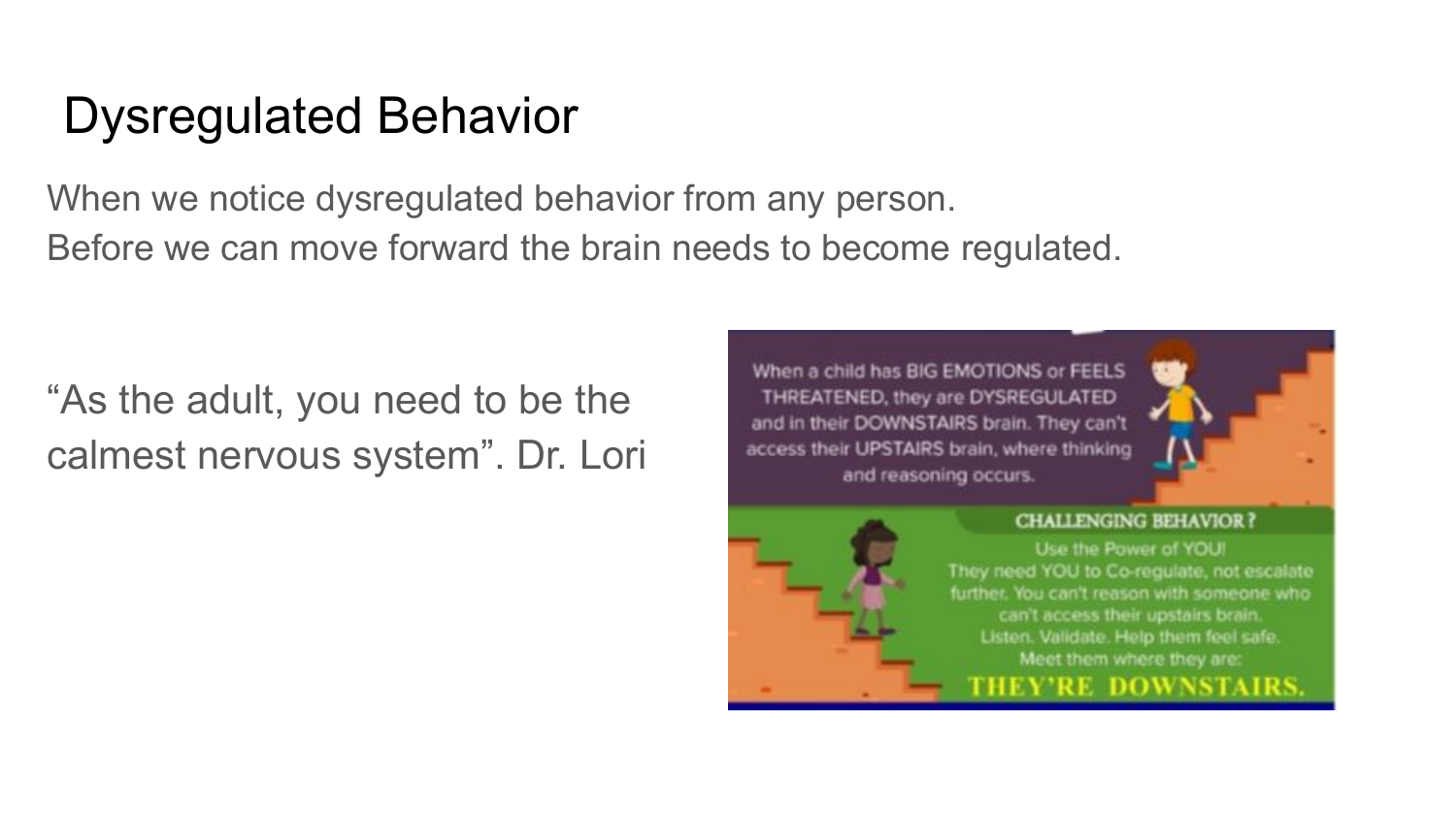# How to Regulate Our Nervous System

Have a plan for yourself so you can co-regulate with your students.

1. What are your triggers? (Take 1- 2 minutes to identify)

2. How do these triggers make you feel?

3. When anticipating those triggers, what could you do?

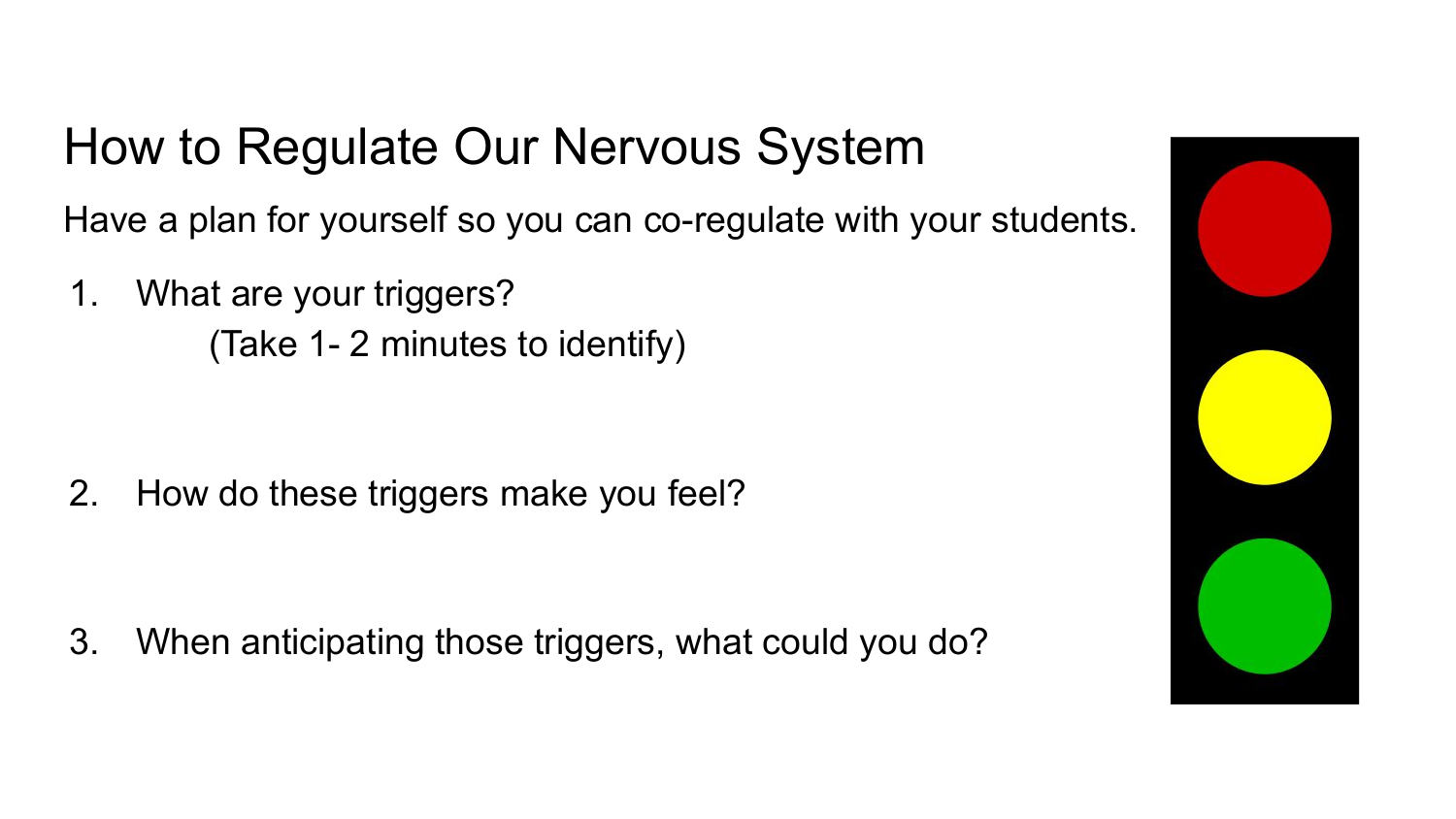## Respond Rather Than React

Ideas to use when anticipating a trigger. Catch ourselves before we go into the downstairs brain.

- Deep Breathing
- Name it to tame it
- Walking around the building
- Shake out the emotions
- Write down Rip it
- Draw / Doodle / Zentangle

As we learn this for ourselves begin to teach others. -Model for students -Teach students and other adults.

*\*Know that mistakes are natural, we are human. We will slip into our old habits of reacting to our triggers.*

*\*Notice it, apologize if you need to.* 

*\*Start again.*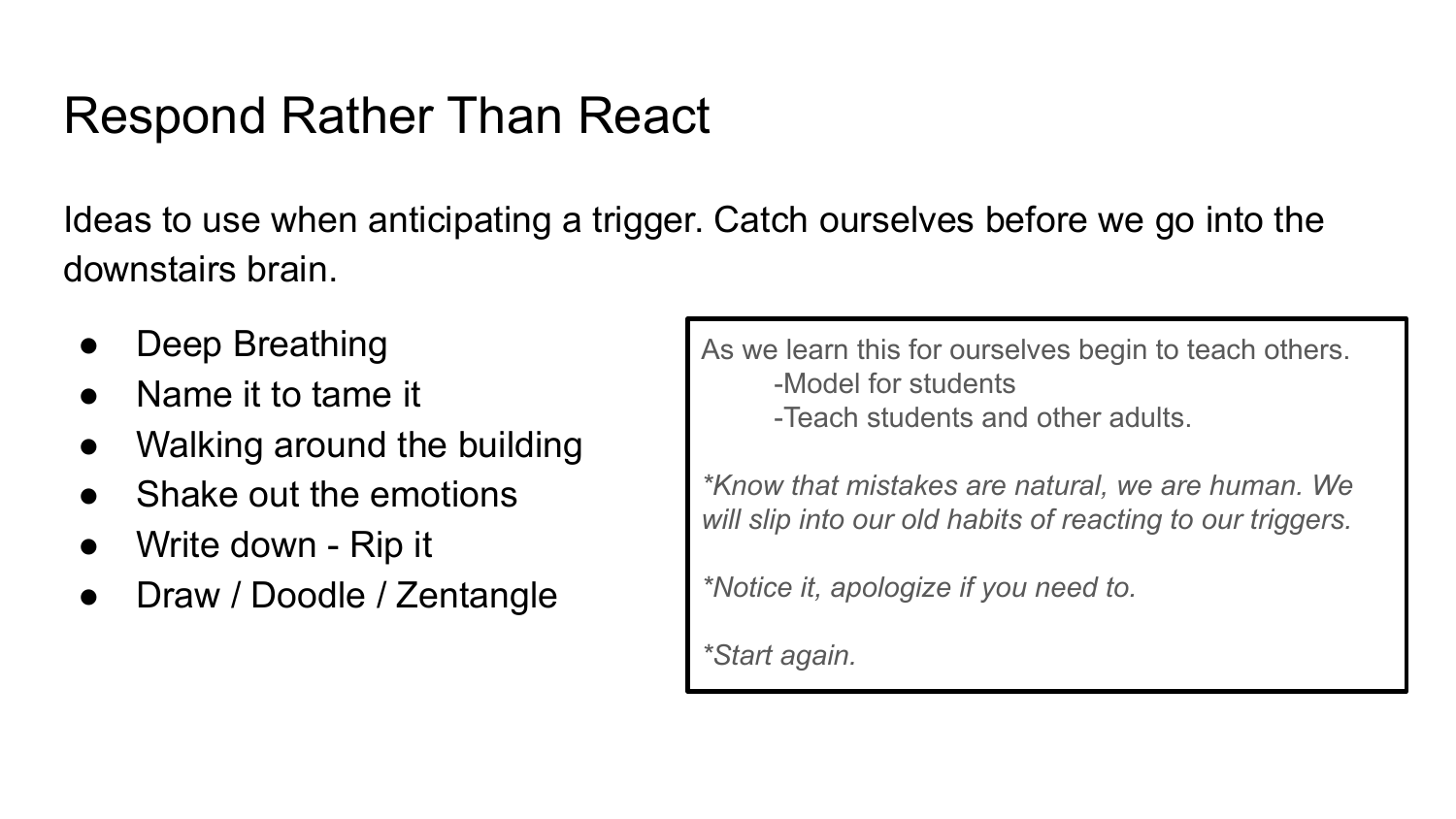### Multi-Tiered Systems of Support (MTSS)

\*Behavior - Direct instruction, Model it, Practice it, Model it, Reminders and Support Learners Use this model at each tier. - Explicit instruction in social, emotional, and behavioral skills

#### Tier 1: Whole school

- Relationships Know yourself and know others/Way we are vs. Thing we do
- Universal Screeners SAEBRS, "SOS List", Mental Health Disabilities and COVID
- PBIS, Class expectations, Expectations in common areas, Emotional regulation strategies
- Develop inclusive and supportive classroom culture with student voice and choice.
- Proactive and responsive strategies Predictable Routines, Routines for Self-Care and Wellness, Relationship Building, Conscious Discipline/Brain-based Practices, Restorative Practices, Trauma Responsive Practices, Brain States, Mental Health First Aid, Positive School Discipline, Responsive and Inclusive Policies, Informal FBAs, EWIS (Early Warning Indicators) for Adults and Students
- Staff SEL/Self-care
- Tier 2: Targeted small group skill support for those with identified social, emotional, or behavioral risk
	- Stop light working through triggers and discussion of how individual reacts.
	- Images / Sentence starters Learn how to express self
	- Social skill groups
	- Skill-based CICO (Check-in/Check-out)
	- Access to Mental Health Supports in School 6x more likely to complete in schools (Jaycox, 2010)
	- Formal FBA and behavioral supports
- Tier 3: One on One
	- Intensive and targeted to student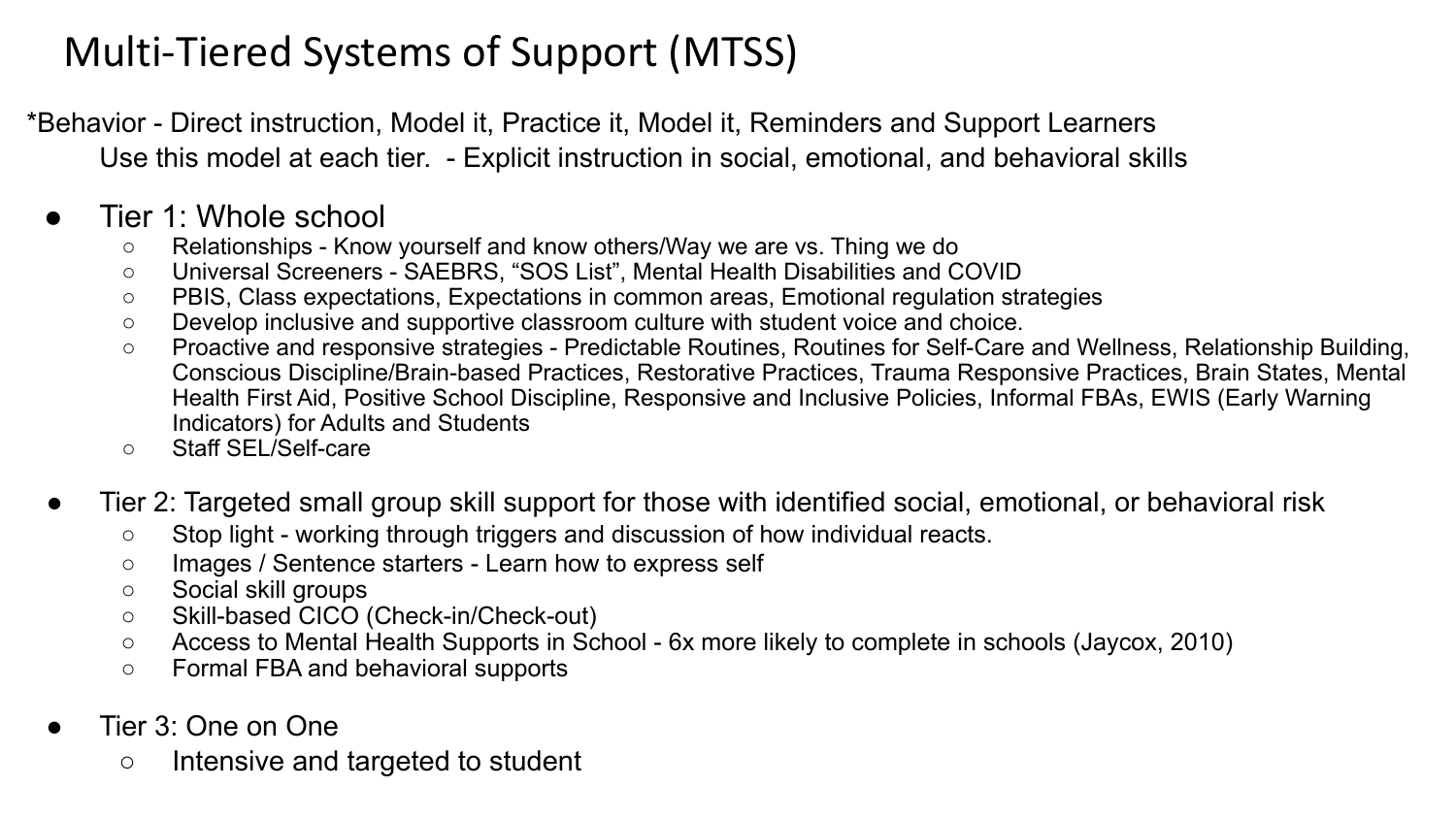## No Cost High Impact Tier 1 Strategies

- Adult and student emotional regulation plans
- Greet students by name at the door
- Trusted adult relationship with every student index card assignment
- ["Windows of Tolerance" Checks](https://drive.google.com/drive/folders/1MT_D0ksw1U7lThPdk22NSixrPJmeIjve?usp=sharing)
- **[Google Form Daily Check-ins](https://drive.google.com/drive/folders/1MT_D0ksw1U7lThPdk22NSixrPJmeIjve?usp=sharing)**
- **[Kahoot Daily Check-ins](https://create.kahoot.it/search?filter=1&query=check%20in&tags=check%20in)**
- Tap-out Teams
- Normalize and Reframe
- Check-ins
	- 2x10 (check-in 2 minutes 10 days in a row)
	- HUG (hello, update, goodbye)

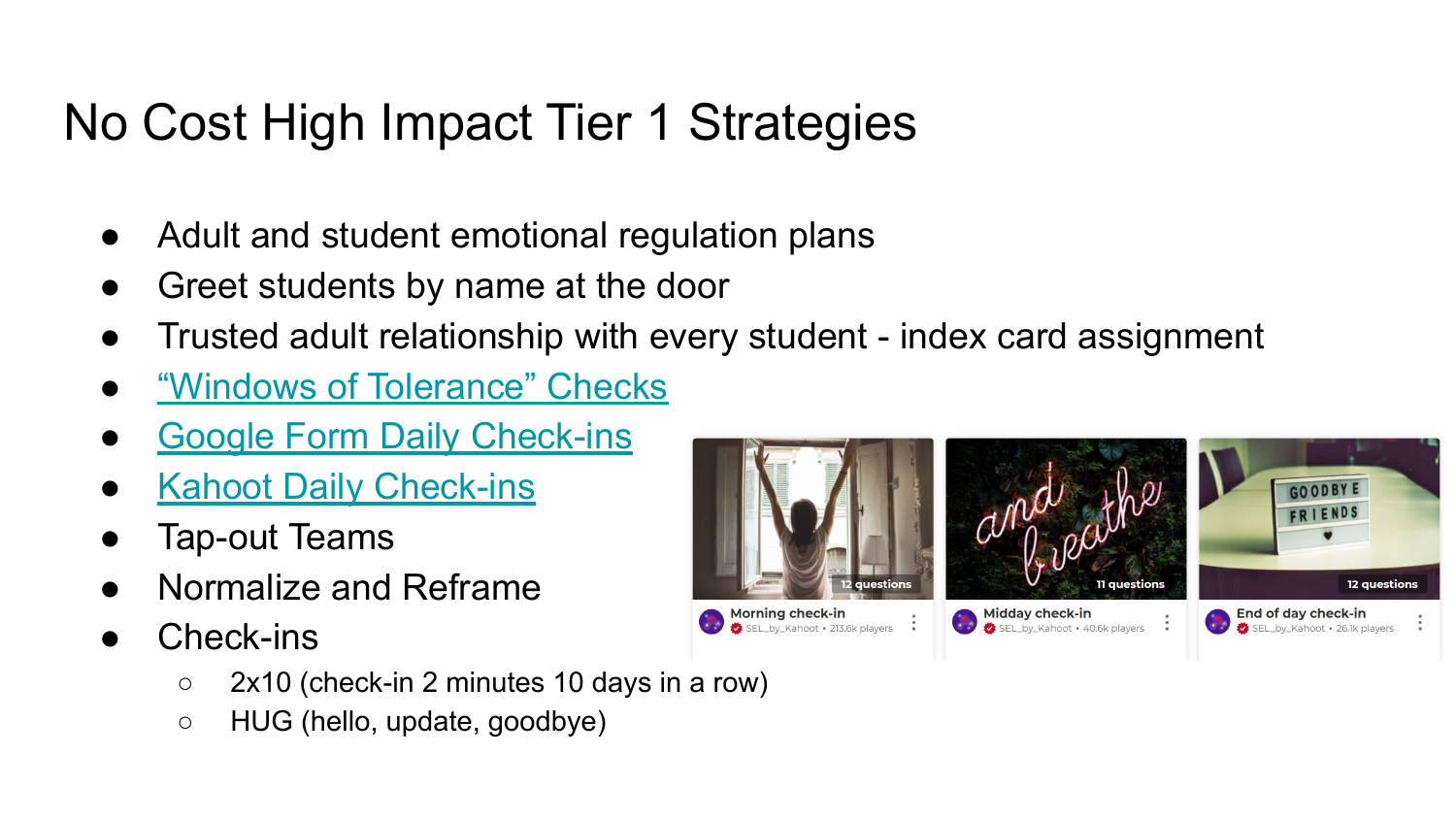## ESSER Strategies

- Academic Interventionists
- Behavior Interventionists
- Reset Room Counselor
- Home-School Liaisons